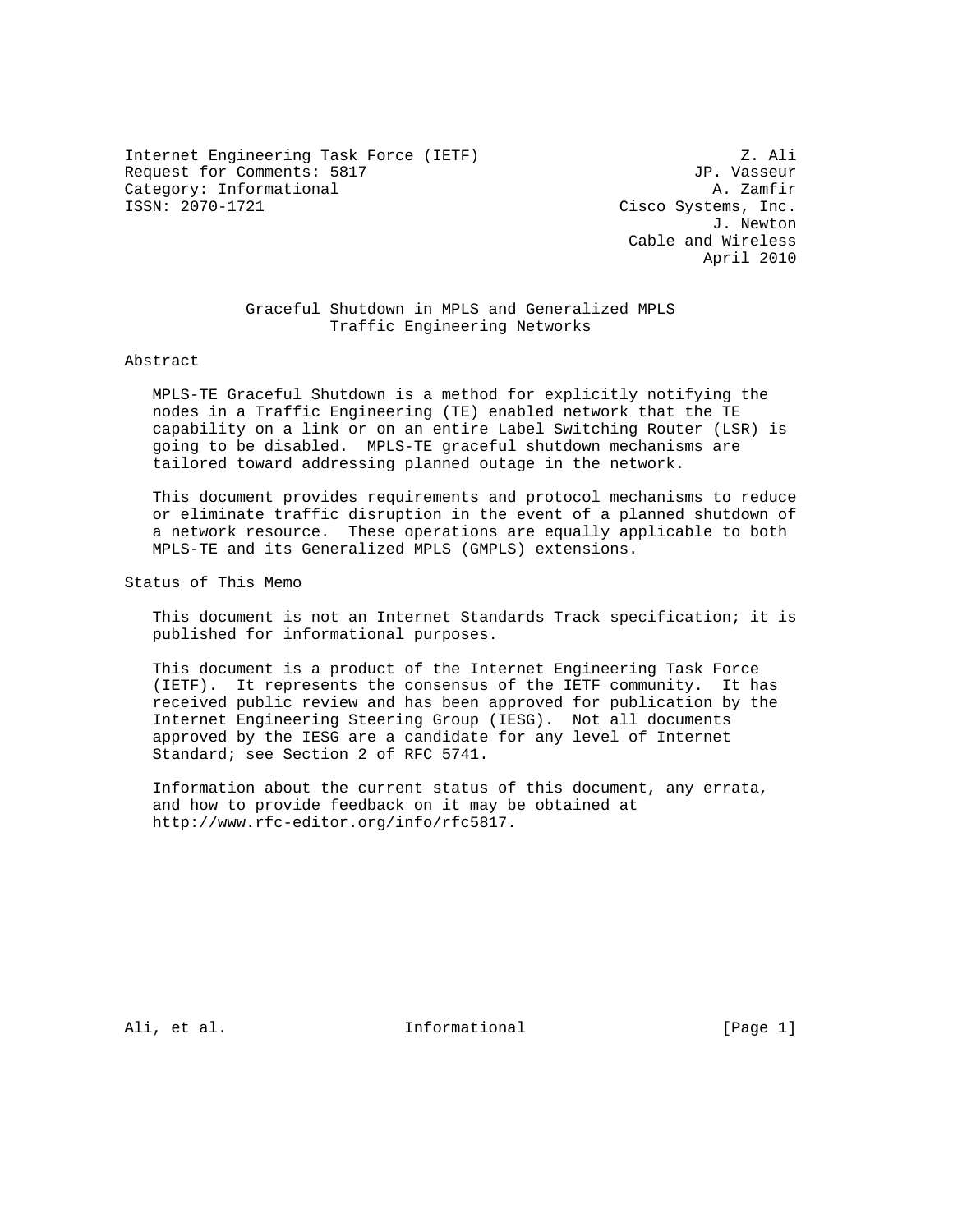Copyright Notice

 Copyright (c) 2010 IETF Trust and the persons identified as the document authors. All rights reserved.

 This document is subject to BCP 78 and the IETF Trust's Legal Provisions Relating to IETF Documents

 (http://trustee.ietf.org/license-info) in effect on the date of publication of this document. Please review these documents carefully, as they describe your rights and restrictions with respect to this document. Code Components extracted from this document must include Simplified BSD License text as described in Section 4.e of the Trust Legal Provisions and are provided without warranty as described in the Simplified BSD License.

 This document may contain material from IETF Documents or IETF Contributions published or made publicly available before November 10, 2008. The person(s) controlling the copyright in some of this material may not have granted the IETF Trust the right to allow modifications of such material outside the IETF Standards Process. Without obtaining an adequate license from the person(s) controlling the copyright in such materials, this document may not be modified outside the IETF Standards Process, and derivative works of it may not be created outside the IETF Standards Process, except to format it for publication as an RFC or to translate it into languages other than English.

## Table of Contents

| 3. Requirements for Graceful Shutdown 4                   |
|-----------------------------------------------------------|
|                                                           |
| 4.1. OSPF / IS-IS Mechanisms for Graceful Shutdown 5      |
| 4.2. RSVP-TE Signaling Mechanisms for Graceful Shutdown 6 |
|                                                           |
|                                                           |
|                                                           |
|                                                           |
|                                                           |
|                                                           |

Ali, et al. 10 methormational [Page 2]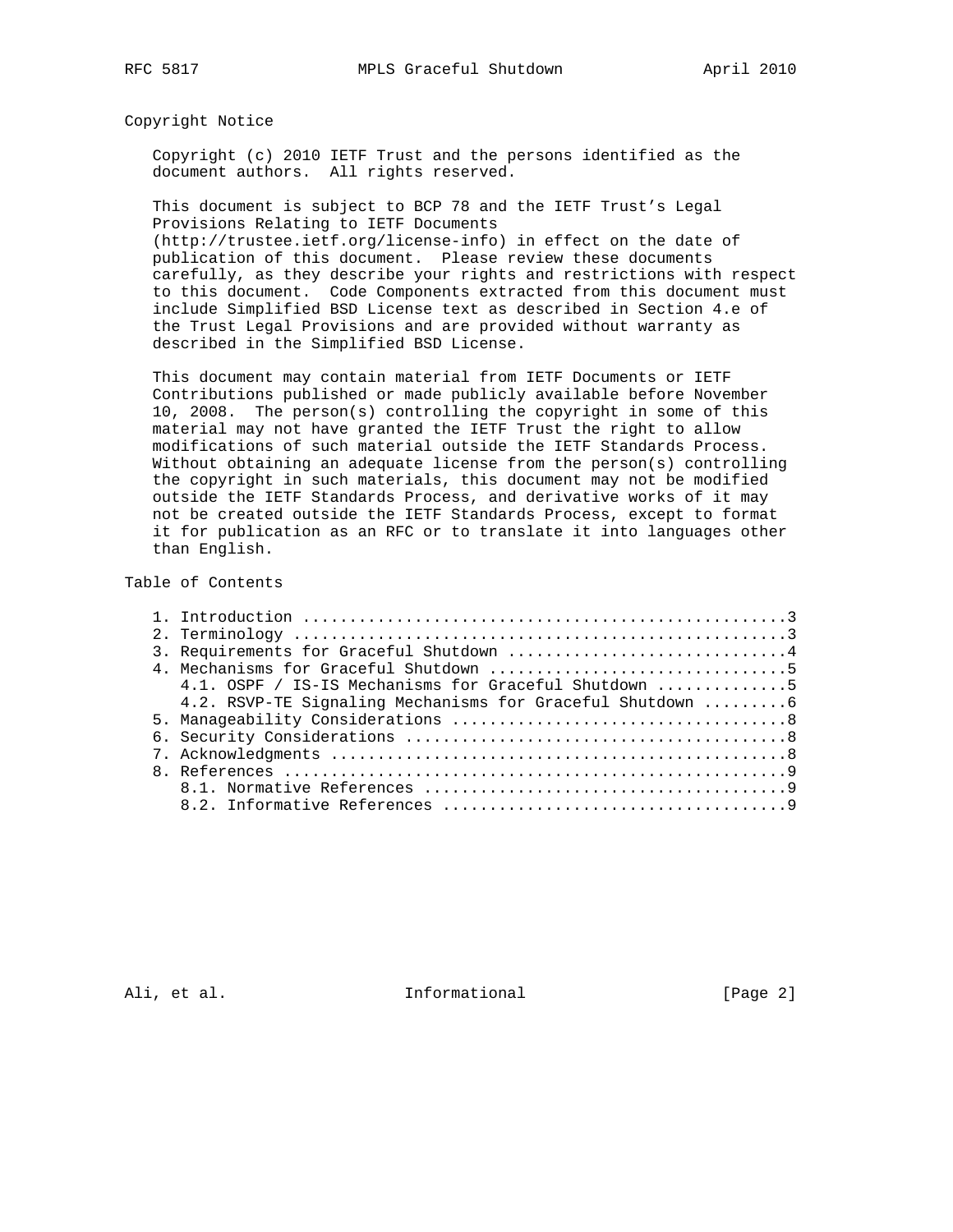# 1. Introduction

 When outages in a network are planned (e.g., for maintenance purposes), some mechanisms can be used to avoid traffic disruption. This is in contrast with unplanned network element failure, where traffic disruption can be minimized thanks to recovery mechanisms, but may not be avoided. Therefore, a Service Provider may desire to gracefully (temporarily or indefinitely) remove a TE link, a group of TE links, or an entire node for administrative reasons such as link maintenance, software/hardware upgrade at a node, or significant TE configuration changes. In all these cases, the goal is to minimize the impact on the traffic carried over TE LSPs in the network by triggering notifications so as to gracefully reroute such flows before the administrative procedures are started.

 These operations are equally applicable to both MPLS-TE [RFC3209] and its Generalized MPLS (GMPLS) extensions [RFC3471] [RFC3473].

 This document describes the mechanisms that can be used to gracefully shut down MPLS-TE / GMPLS-TE on a resource such as a TE link, a component link within a bundled TE link, a label resource, or an entire TE node.

 Graceful shutdown of a resource may require several steps. These steps can be broadly divided into two sets: disabling the resource in the control plane and disabling the resource in the data plane. The node initiating the graceful shutdown condition introduces a delay between the two sets to allow the control plane to gracefully divert the traffic away from the resource being gracefully shut down. The trigger for the graceful shutdown event is a local matter at the node initiating the graceful shutdown. Typically, graceful shutdown is triggered for administrative reasons, such as link maintenance or software/hardware upgrade.

- 2. Terminology
	- LSR: Label Switching Router. The terms node and LSR are used interchangeably in this document.
	- GMPLS: The term GMPLS is used in this document to refer to packet MPLS-TE, as well as GMPLS extensions to MPLS-TE.
	- TE Link: The term TE link refers to a single link or a bundle of physical links or FA-LSPs (see below) on which traffic engineering is enabled.
	- TE LSP: A Traffic Engineered Label Switched Path.

Ali, et al. 10 methormational [Page 3]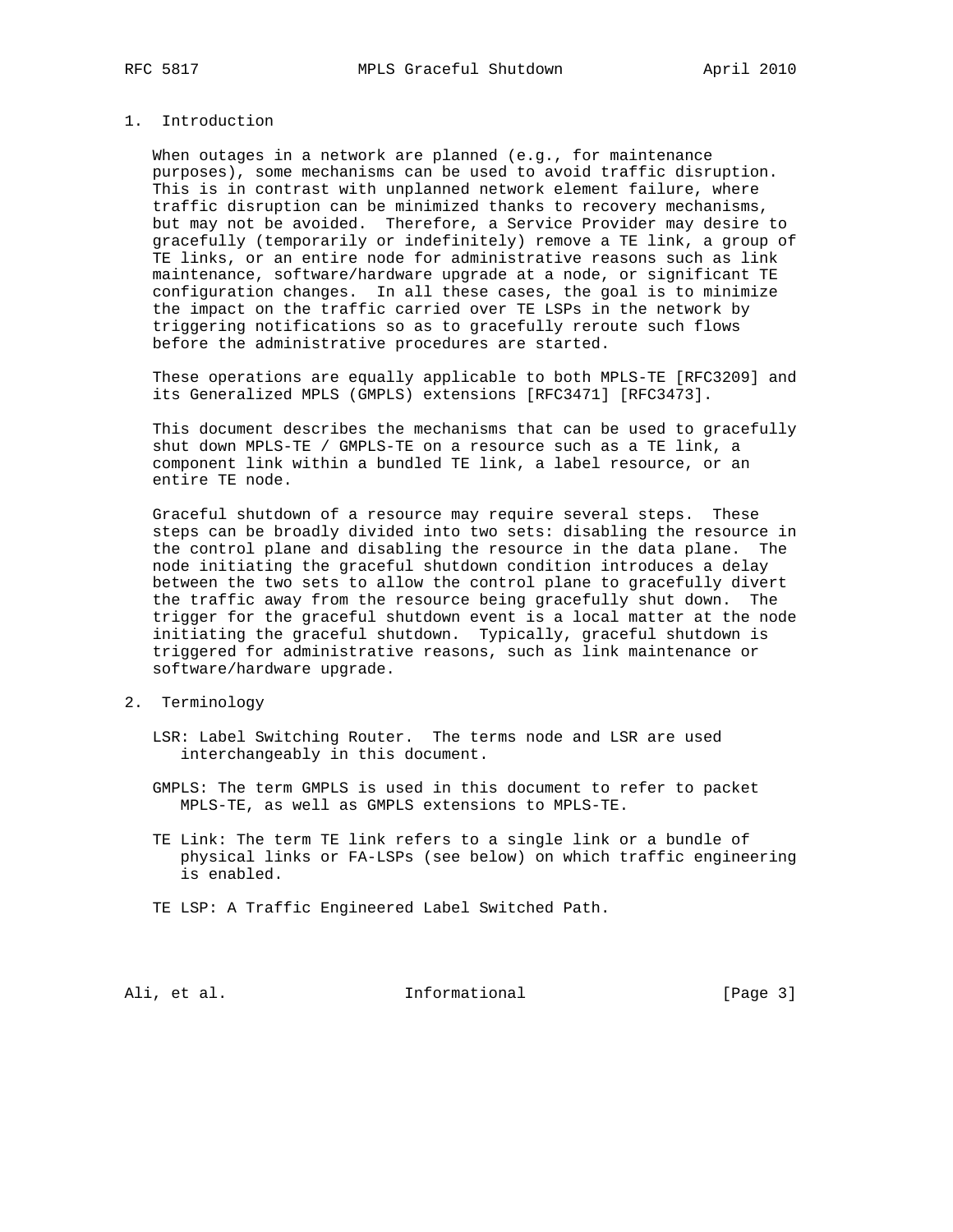- S-LSP: A segment of a TE LSP.
- FA-LSP (Forwarding Adjacency LSP): An LSP that is announced as a TE link into the same instance of the GMPLS control plane as the one that was used to create the LSP [RFC4206].
- ISIS-LSP: Link State Packet that is generated by IS-IS routers and that contains routing information.
- LSA: Link State Advertisement that is generated by OSPF routers and that contains routing information.
- TE LSA / TE-IS-IS-LSP: The traffic engineering extensions to OSPF / IS-IS.
- Head-end node: Ingress LSR that initiated signaling for the Path.
- Border node: Ingress LSR of a TE LSP segment (S-LSP).
- PCE (Path Computation Element): An entity that computes the routes on behalf of its clients (PCC) [RFC4655].
- Last-resort resource: If a path to a destination from a given head end node cannot be found upon removal of a resource (e.g., TE link, TE node), the resource is called "last resort" to reach that destination from the given head-end node.
- 3. Requirements for Graceful Shutdown

 This section lists the requirements for graceful shutdown in the context of GMPLS.

- Graceful shutdown is required to address graceful removal of one TE link, one component link within a bundled TE link, a set of TE links, a set of component links, label resources, or an entire node.
- Once an operator has initiated graceful shutdown of a network resource, no new TE LSPs may be set up that use the resource. Any signaling message for a new TE LSP that explicitly specifies the resource, or that would require the use of the resource due to local constraints, is required to be rejected as if the resource were unavailable.
- It is desirable for new TE LSP set-up attempts that would be rejected because of graceful shutdown of a resource (as described in the previous requirement) to avoid any attempt to use the resource by selecting an alternate route or other resources.

Ali, et al. 10 methormational [Page 4]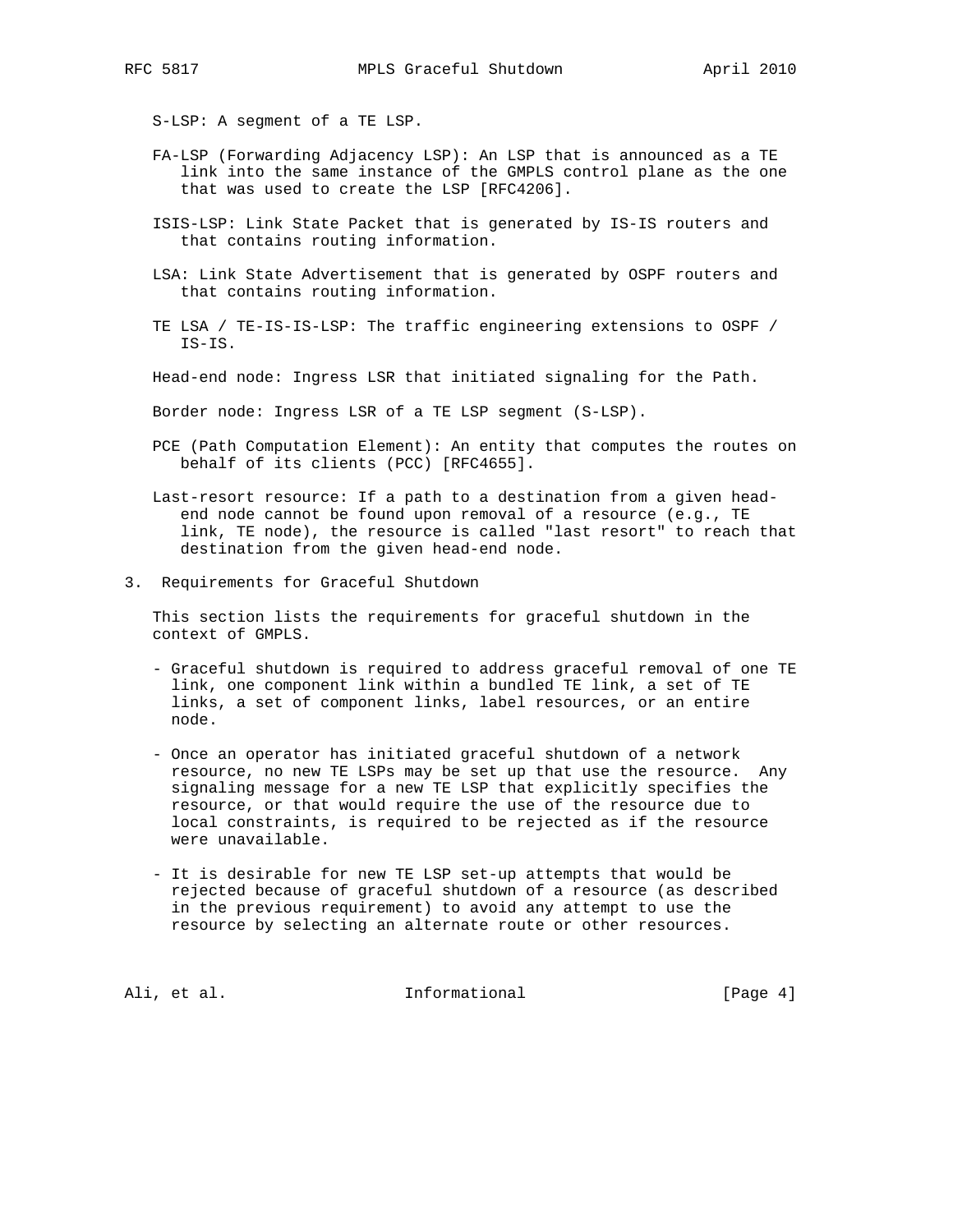- If the resource being shut down is a last-resort resource, based on a local decision, the node initiating the graceful shutdown procedure can cancel the shutdown operation.
- It is required to give the ingress node the opportunity to take actions in order to reduce or eliminate traffic disruption on the TE LSPs that are using the network resources that are about to be shut down.
- Graceful shutdown mechanisms are equally applicable to intra-domain TE LSPs and those spanning multiple domains, as defined in [RFC4726]. Examples of such domains include IGP areas and Autonomous Systems.
- Graceful shutdown is equally applicable to packet and non-packet networks.
- In order to make rerouting effective, it is required that when a node initiates the graceful shutdown of a resource, it notifies all other network nodes about the TE resource under graceful shutdown.
- Depending on switching technology, it may be possible to shut down a label resource, e.g., shutting down a lambda in a Lambda Switch Capable (LSC) node.
- 4. Mechanisms for Graceful Shutdown

 An IGP-only solution based on [RFC3630], [RFC5305], [RFC4203] and [RFC5307] is not applicable when dealing with inter-area and inter-AS traffic engineering, as IGP flooding is restricted to IGP areas/levels. An RSVP-based solution is proposed in this document to handle TE LSPs spanning multiple domains. In addition, in order to discourage nodes from establishing new TE LSPs through the resources being shut down, existing IGP mechanisms are used for the shutdown notification.

 A node where a link or the whole node is being shut down first triggers the IGP updates as described in Section 4.1 and then, with some delay to allow network convergence, uses the signaling mechanism described in Section 4.2.

4.1. OSPF / IS-IS Mechanisms for Graceful Shutdown

 This section describes the use of existing OSPF and IS-IS mechanisms for the graceful shutdown in GMPLS networks.

Ali, et al. 10 methormational 11 metal [Page 5]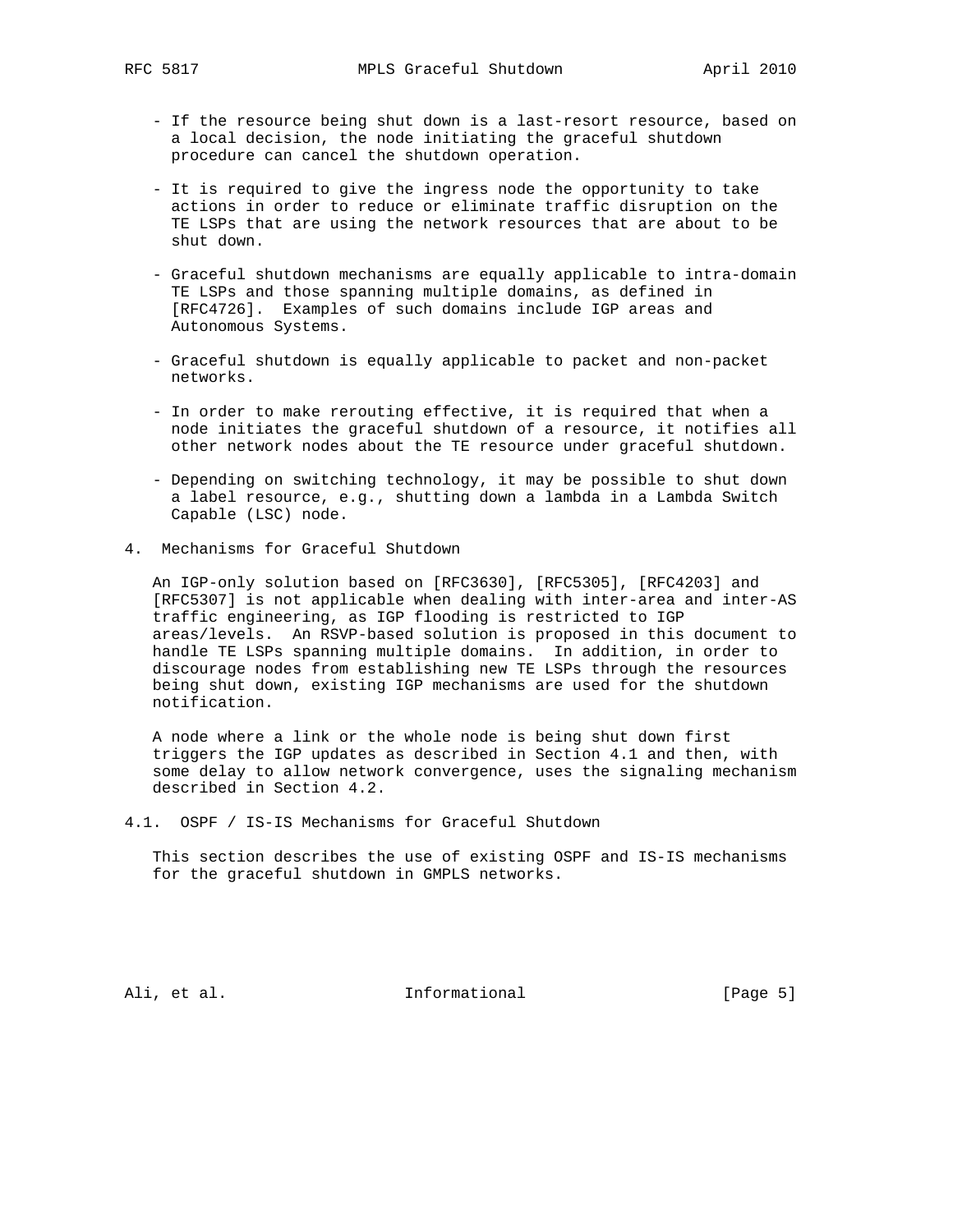The OSPF and IS-IS procedures for graceful shutdown of TE links are similar to the graceful restart of OSPF and IS-IS as described in [RFC4203] and [RFC5307], respectively. Specifically, the node where graceful shutdown of a link is desired originates the TE LSA or IS- IS-LSP containing a Link TLV for the link under graceful shutdown with the Traffic Engineering metric set to 0xffffffff, 0 as unreserved bandwidth. If the TE link has LSC or FSC as its Switching Capability, then it also has 0 in the "Max LSP Bandwidth" field of the Interface Switching Capability Descriptor (ISCD) sub-TLV. A node may also specify a value that is greater than the available bandwidth in the "Minimum LSP bandwidth" field of the same ISCD sub-TLV. This would discourage new TE LSP establishment through the link under graceful shutdown.

 If the graceful shutdown procedure is performed for a component link within a TE link bundle and it is not the last component link available within the TE link, the link attributes associated with the TE link are recomputed. Similarly, if the graceful shutdown procedure is performed on a label resource within a TE link, the link attributes associated with the TE link are recomputed. If the removal of the component link or label resource results in a significant bandwidth change event, a new LSA is originated with the new traffic parameters. If the last component link is being shut down, the routing procedure related to TE link removal is used.

 Neighbors of the node where graceful shutdown procedure is in progress continue to advertise the actual unreserved bandwidth of the TE links from the neighbors to that node, without any routing adjacency change.

 When graceful shutdown at node level is desired, the node in question follows the procedure specified in the previous section for all TE links.

4.2 RSVP-TE Signaling Mechanisms for Graceful Shutdown

 As discussed in Section 3, one of the requirements for the signaling mechanism for graceful shutdown is to carry information about the resource under graceful shutdown. For this purpose, the graceful shutdown procedure uses TE LSP rerouting mechanism as defined in [RFC5710].

 Specifically, the node where graceful shutdown of an unbundled TE link or an entire bundled TE link is desired triggers a PathErr message with the error code "Notify" and error value "Local link maintenance required", for all affected TE LSPs. Similarly, the node that is being gracefully shut down triggers a PathErr message with the error code "Notify" and error value "Local node maintenance

Ali, et al. 10 methormational [Page 6]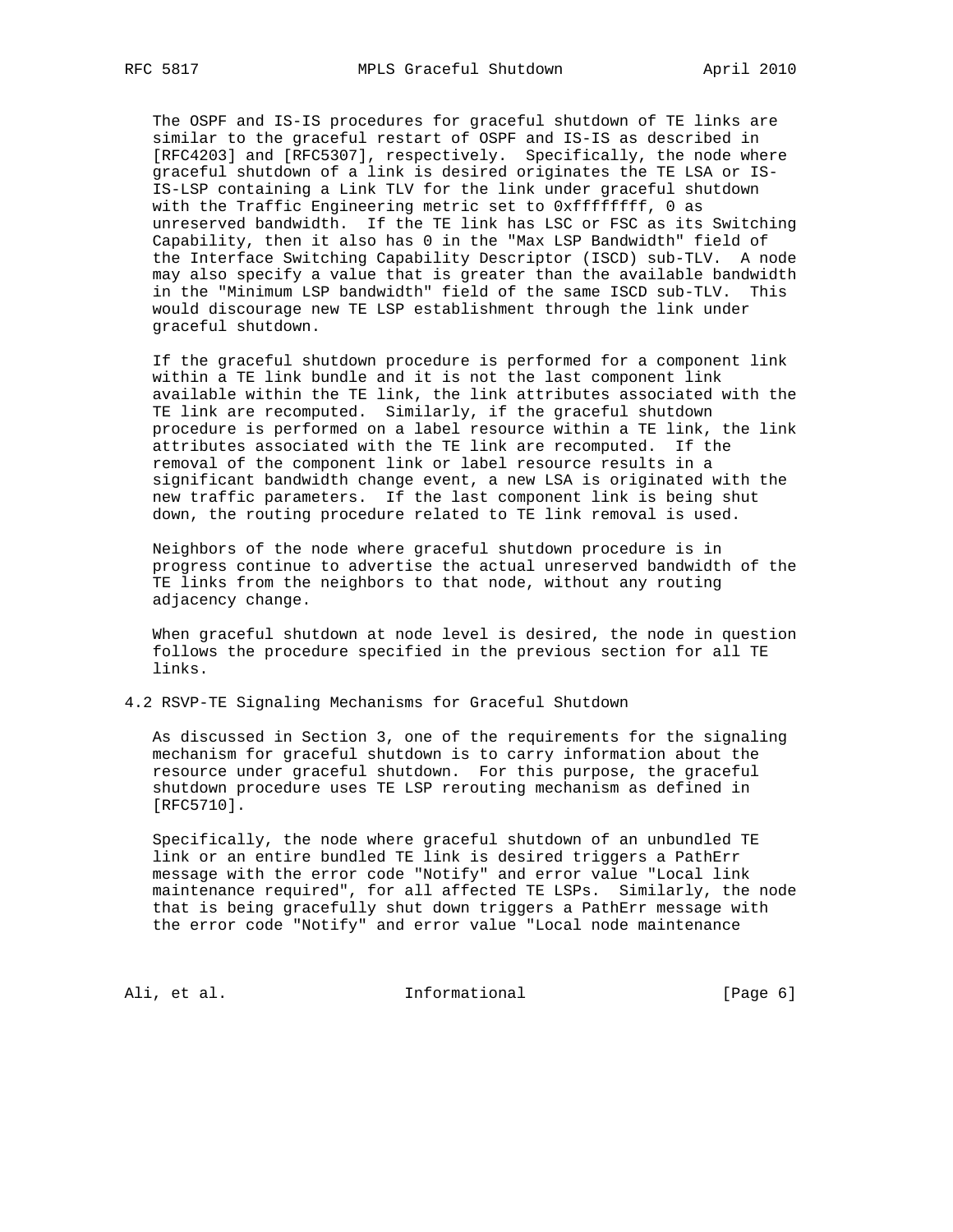required", for all TE LSPs. For graceful shutdown of a node, an unbundled TE link, or an entire bundled TE link, the PathErr message may contain either an [RFC2205] format ERROR\_SPEC object or an IF\_ID [RFC3473] format ERROR\_SPEC object. In either case, it is the address and TLVs carried by the ERROR\_SPEC object and not the error value that indicate the resource that is to be gracefully shut down.

 MPLS-TE link bundling [RFC4201] requires that an TE LSP is pinned down to a component link. Consequently, graceful shutdown of a component link in a bundled TE link differs from graceful shutdown of unbundled TE link or entire bundled TE link. Specifically, in the former case, when only a subset of component links and not the entire bundled TE link is being shut down, the remaining component links of the bundled TE link may still be able to admit new TE LSPs. The node where graceful shutdown of a component link is desired triggers a PathErr message with the error code "Notify" and error value of "Local link maintenance required". The rest of the ERROR\_SPEC object is constructed using Component Reroute Request procedure defined in [RFC5710].

 If graceful shutdown of a label resource is desired, the node initiating this action triggers a PathErr message with the error codes and error values of "Notify/Local link maintenance required". The rest of the ERROR\_SPEC object is constructed using the Label Reroute Request procedure defined in [RFC5710].

 When a head-end node, a transit node, or a border node receives a PathErr message with the error code "Notify" and error value "Local link maintenance required" or "Local node maintenance required", it follows the procedures defined in [RFC5710] to reroute the traffic around the resource being gracefully shut down. When performing path computation for the new TE LSP, the head-end node or border node avoids using the TE resources identified by the ERROR\_SPEC object. If the PCE is used for path computation, the head-end (or border) node acting as PCC specifies in its requests to the PCE that path computation should avoid the resource being gracefully shut down. The amount of time the head-end node or border node avoids using the TE resources identified by the IP address contained in the PathErr is based on a local decision at that node.

 If the node initiating the graceful shutdown procedure receives a path setup request for a new tunnel-using resource being gracefully shut down, it sends a PathErr message with "Notify" error code in the ERROR SPEC object and an error value consistent with the type of resource being gracefully shut down. However, based on a local decision, if an existing tunnel continues to use the resource being gracefully shut down, the node initiating the graceful shutdown procedure may allow that resource being gracefully shut down to be

Ali, et al. 10 methormational [Page 7]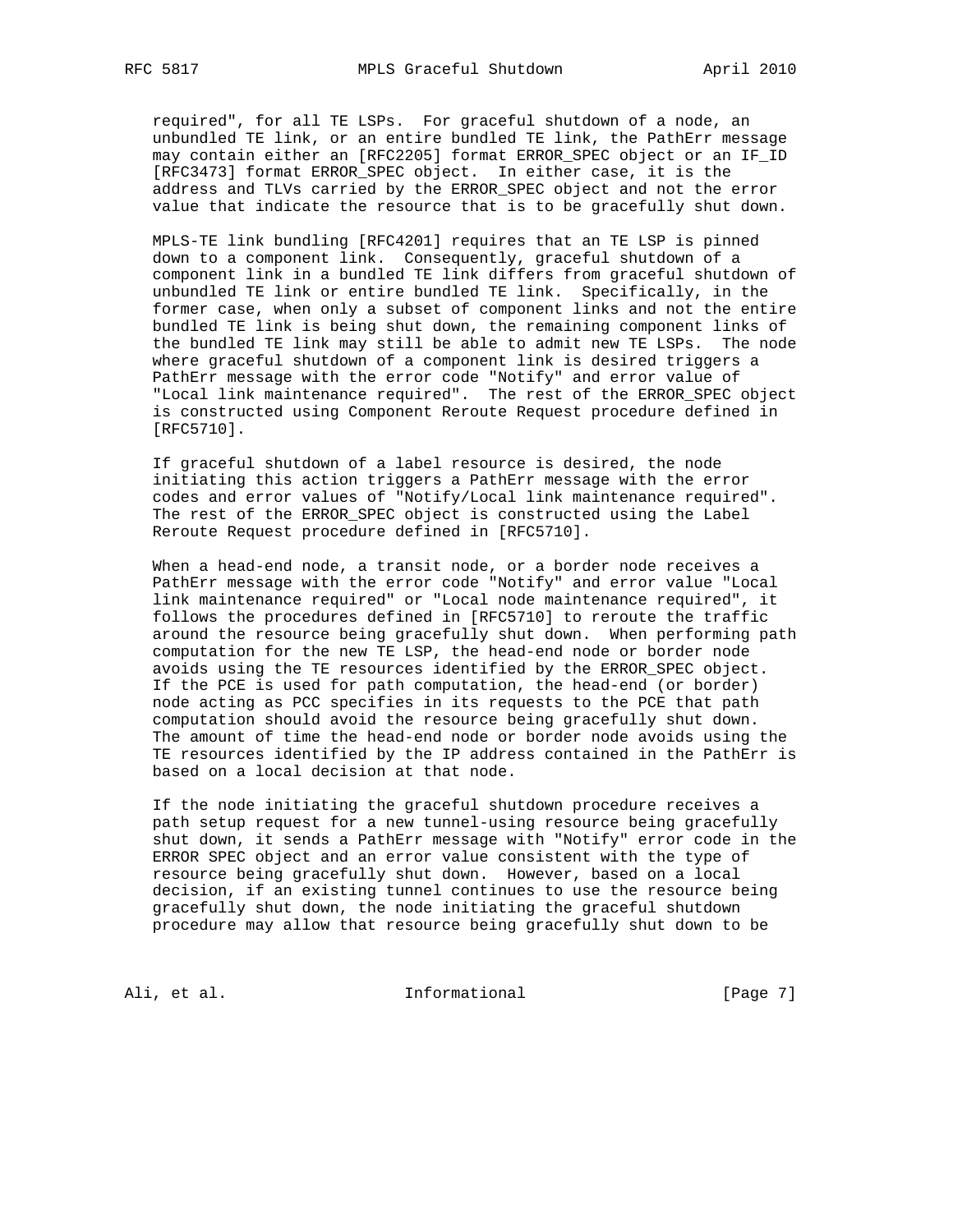used as a "last resort". The node initiating the graceful shutdown procedure can distinguish between new and existing tunnels by inspecting the SENDER TEMPLATE and SESSION objects.

 If the resource being shut down is a last-resort resource, it can be used; i.e., based on a local decision, the node initiating the graceful shutdown procedure can cancel the shutdown operation. Similarly, based on a local decision, the node initiating the graceful shutdown procedure can delay the actual removal of resource for forwarding. This is to give time to the network to move traffic from the resource being shut down. For this purpose, the node initiating graceful shutdown procedure follows the Reroute Request Timeout procedure defined in [RFC5710].

5. Manageability Considerations

 When a TE link is being shut down, a linkDown trap as defined in [RFC2863] should be generated for the TE link. Similarly, if a bundled TE link is being shut down, a linkDown trap as defined in [RFC2863] should be generated for the bundled TE link, as well as for each of its component links. If a TE node is being shut down, a linkDown trap as defined in [RFC2863] should be generated for all TE links at the node.

6. Security Considerations

 This document introduces no new security considerations as it describes usage of existing formats and mechanisms. This document relies on existing procedures for advertisement of TE LSA / IS-IS- LSPs containing Link TLVs. Tampering with TE LSAs / IS-IS-LSPs may have an effect on traffic engineering computations, and it is suggested that any mechanisms used for securing the transmission of normal LSAs / IS-IS-LSPs be applied equally to all Opaque LSAs / IS- IS-LSPs that this document uses. Existing security considerations specified in [RFC3630], [RFC5305], [RFC4203], [RFC5307], and [MPLS-GMPLS-SEC] remain relevant and suffice. Furthermore, the Security Considerations section in [RFC5710] and section 9 of [RFC4736] should be used for understanding the security considerations related to the formats and mechanisms used in this document.

## 7. Acknowledgments

 The authors would like to thank Adrian Farrel for his detailed comments and suggestions. The authors would also like to acknowledge useful comments from David Ward, Sami Boutros, and Dimitri Papadimitriou.

Ali, et al. 10 methormational 11 metal [Page 8]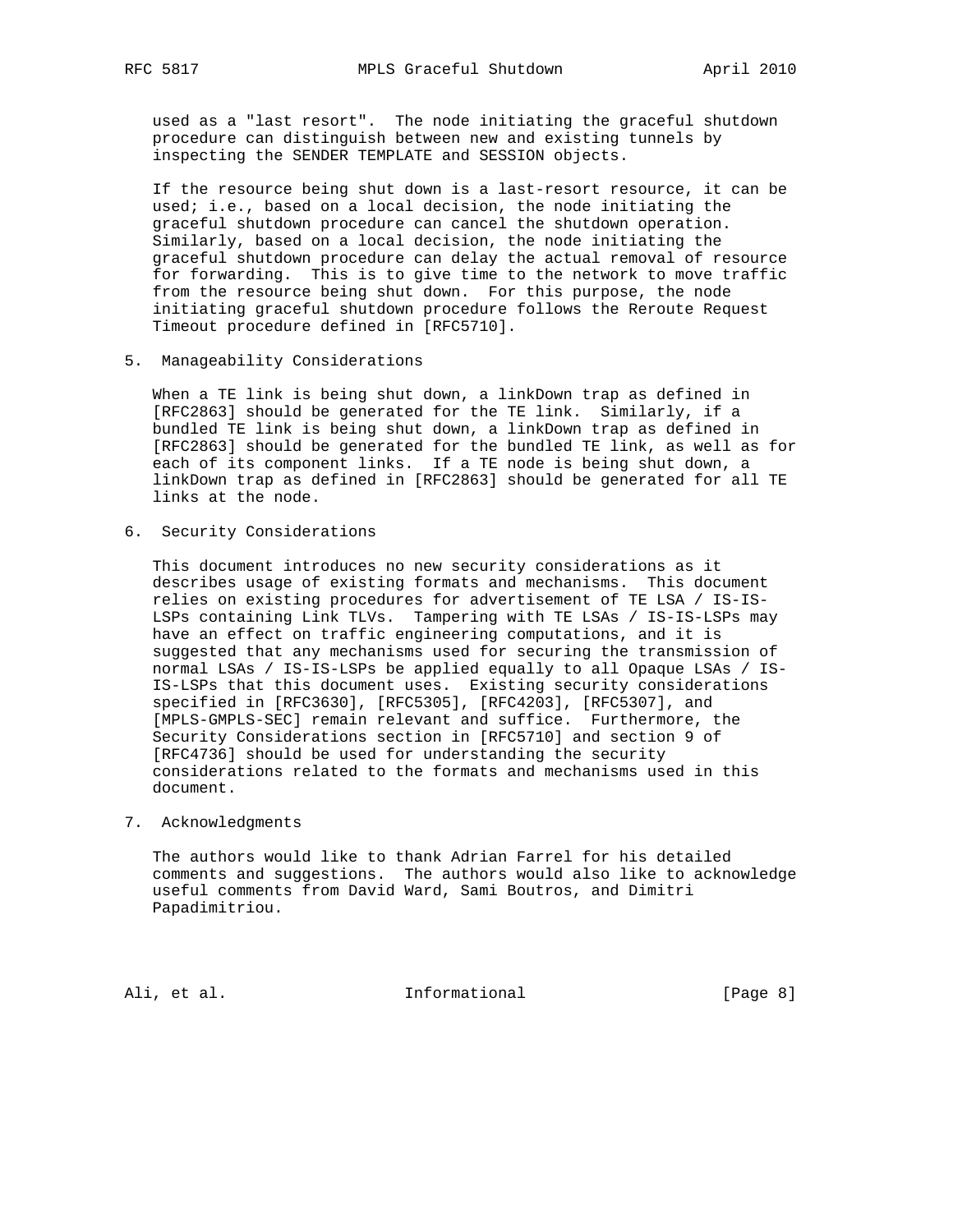- 8. References
- 8.1. Normative References

| [RFC2205] | Braden, R., Ed., Zhang, L., Berson, S., Herzog, S., |
|-----------|-----------------------------------------------------|
|           | and S. Jamin, "Resource ReSerVation Protocol (RSVP) |
|           | -- Version 1 Functional Specification", RFC 2205,   |
|           | September 1997.                                     |

 [RFC5710] Berger, L., Papadimitriou, D., and JP. Vasseur, "PathErr Message Triggered MPLS and GMPLS LSP Reroutes", RFC 5710, January 2010.

### 8.2. Informative References

- [RFC3209] Awduche, D., Berger, L., Gan, D., Li, T., Srinivasan, V., and G. Swallow, "RSVP-TE: Extensions to RSVP for LSP Tunnels", RFC 3209, December 2001.
- [RFC4736] Vasseur, JP., Ed., Ikejiri, Y., and R. Zhang, "Reoptimization of Multiprotocol Label Switching (MPLS) Traffic Engineering (TE) Loosely Routed Label Switched Path (LSP)", RFC 4736, November 2006.
- [RFC3630] Katz, D., Kompella, K., and D. Yeung, "Traffic Engineering (TE) Extensions to OSPF Version 2", RFC 3630, September 2003.
- [RFC5305] Li, T. and H. Smit, "IS-IS Extensions for Traffic Engineering", RFC 5305, October 2008.
- [RFC4203] Kompella, K., Ed., and Y. Rekhter, Ed., "OSPF Extensions in Support of Generalized Multi-Protocol Label Switching (GMPLS)", RFC 4203, October 2005.
- [RFC5307] Kompella, K., Ed., and Y. Rekhter, Ed., "IS-IS Extensions in Support of Generalized Multi-Protocol Label Switching (GMPLS)", RFC 5307, October 2008.
- [RFC3471] Berger, L., Ed., "Generalized Multi-Protocol Label Switching (GMPLS) Signaling Functional Description", RFC 3471, January 2003.
- [RFC3473] Berger, L., Ed., "Generalized Multi-Protocol Label Switching (GMPLS) Signaling Resource ReserVation Protocol-Traffic Engineering (RSVP-TE) Extensions", RFC 3473, January 2003.

Ali, et al. Informational [Page 9]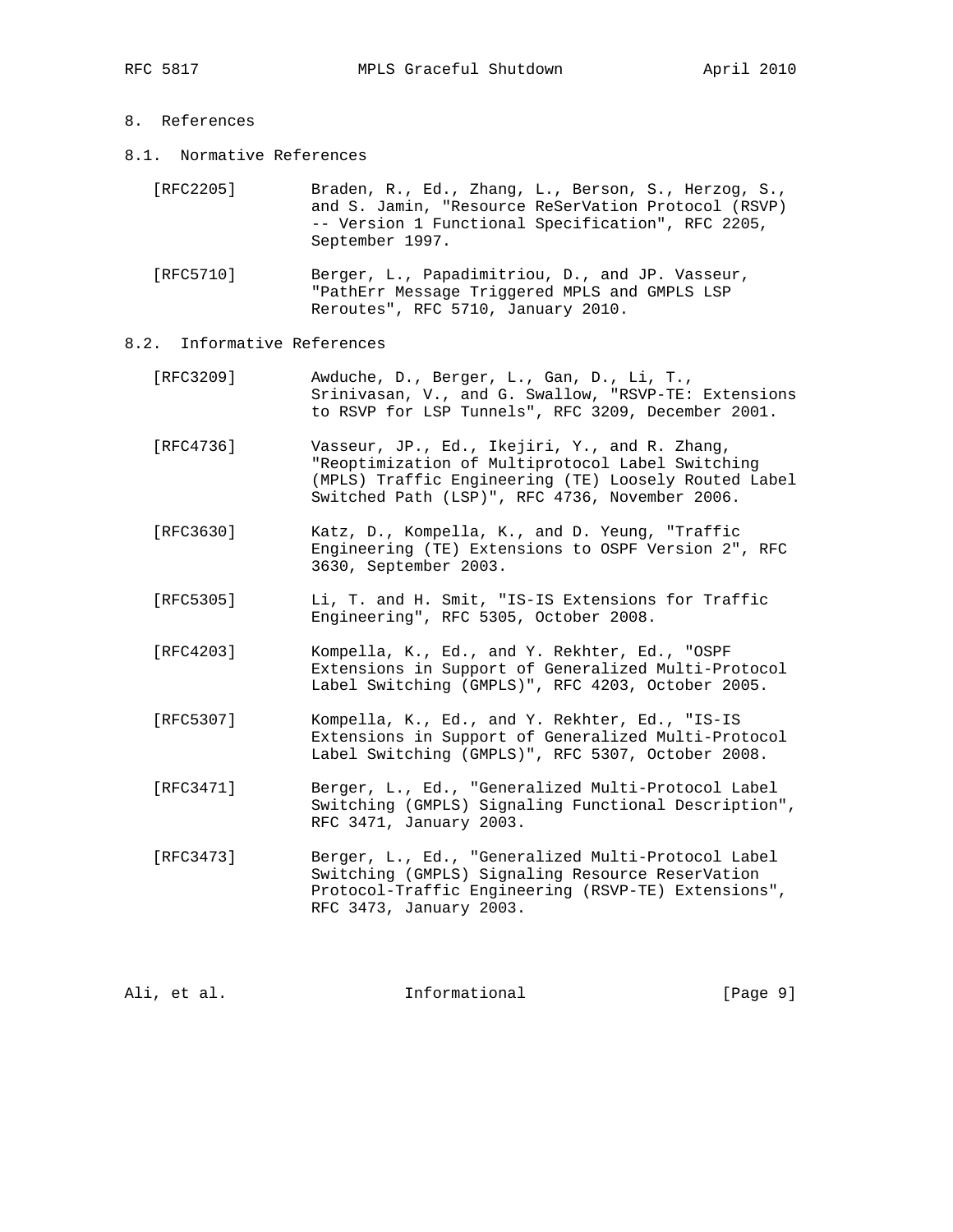- [RFC4726] Farrel, A., Vasseur, J.-P., and A. Ayyangar, "A Framework for Inter-Domain Multiprotocol Label Switching Traffic Engineering", RFC 4726, November 2006.
- [RFC4201] Kompella, K., Rekhter, Y., and L. Berger, "Link Bundling in MPLS Traffic Engineering (TE)", RFC 4201, October 2005.
- [RFC4206] Kompella, K. and Y. Rekhter, "Label Switched Paths (LSP) Hierarchy with Generalized Multi-Protocol Label Switching (GMPLS) Traffic Engineering (TE)", RFC 4206, October 2005.
- [RFC4655] Farrel, A., Vasseur, J.-P., and J. Ash, "A Path Computation Element (PCE)-Based Architecture", RFC 4655, August 2006.
- [RFC2863] McCloghrie, K. and F. Kastenholz, "The Interfaces Group MIB", RFC 2863, June 2000.
- [MPLS-GMPLS-SEC] Luyuan F., Ed., "Security Framework for PLS and GMPLS Networks", Work in Progress, March 2010.

Ali, et al. 10 methormational [Page 10]